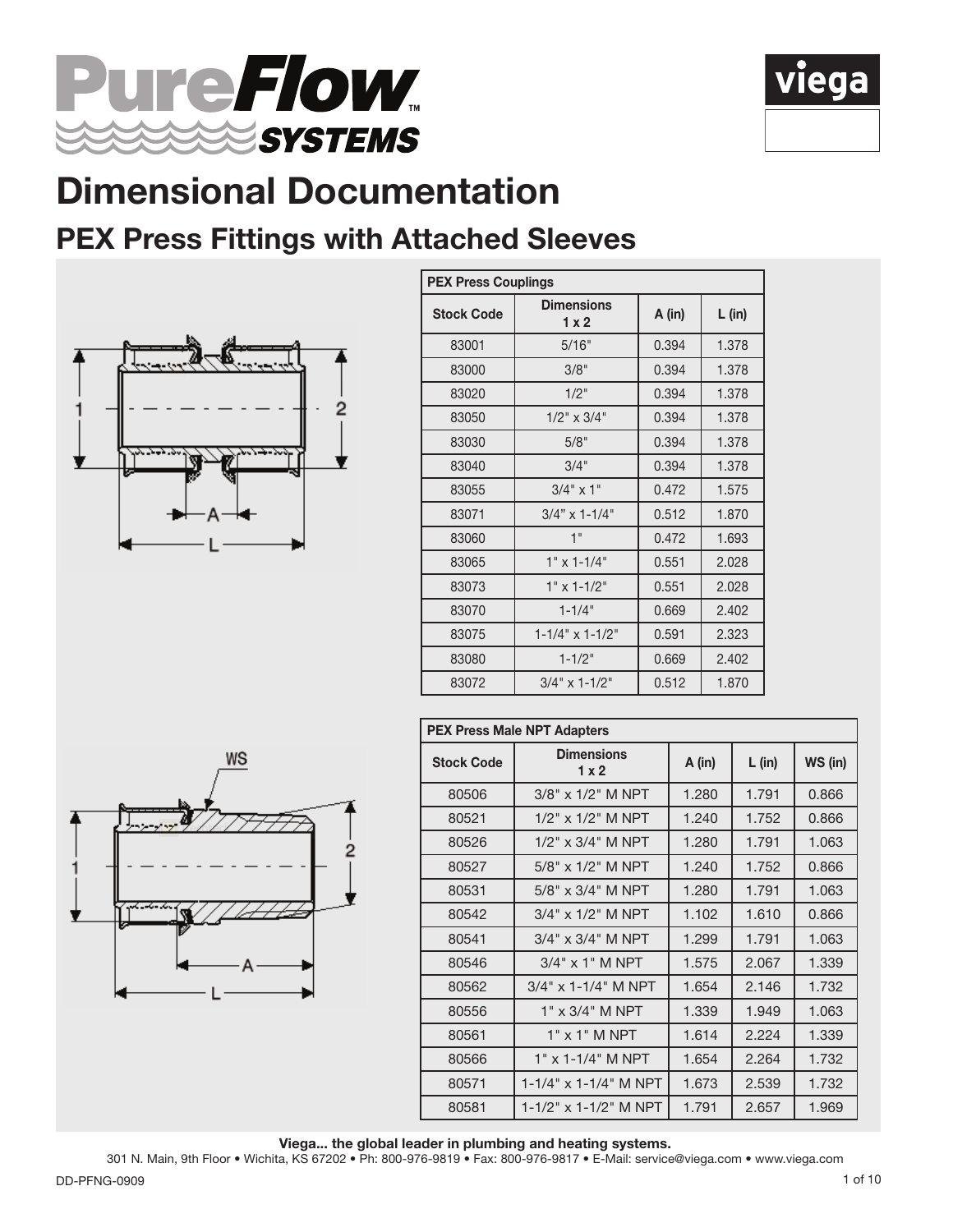



### PEX Press Fittings with Attached Sleeves



| <b>PEX Press Female NPT Adapters</b> |                          |        |          |         |  |
|--------------------------------------|--------------------------|--------|----------|---------|--|
| <b>Stock Code</b>                    | <b>Dimensions</b><br>1x2 | A (in) | $L$ (in) | WS (in) |  |
| 81520                                | $1/2$ " x $1/2$ " F NPT  | 0.354  | 1.378    | 0.984   |  |
| 81525                                | $1/2$ " x $3/4$ " F NPT  | 0.354  | 1.417    | 1.201   |  |
| 81541                                | $3/4$ " x $1/2$ " F NPT  | 0.354  | 1.378    | 0.984   |  |
| 81540                                | $3/4$ " x $3/4$ " F NPT  | 0.354  | 1.417    | 1.201   |  |
| 81545                                | $1" \times 3/4"$ F NPT   | 0.394  | 1.575    | 1.201   |  |
| 81560                                | $1"$ x $1"$ F NPT        | 0.413  | 1.693    | 1.476   |  |





| <b>PEX Press Elbows</b> |                   |        |          |  |  |
|-------------------------|-------------------|--------|----------|--|--|
| <b>Stock Code</b>       | <b>Dimensions</b> | A (in) | $L$ (in) |  |  |
| 83520                   | $1/2$ "           | 0.472  | 0.965    |  |  |
| 83530                   | 5/8"              | 0.591  | 1.102    |  |  |
| 83540                   | 3/4"              | 0.591  | 1.102    |  |  |
| 83560                   | 1"                | 0.886  | 1.496    |  |  |
| 83570                   | $1 - 1/4$ "       | 0.945  | 1.811    |  |  |
| 83580                   | $1 - 1/2$ "       | 1.083  | 1.949    |  |  |

| <b>PEX Press Test Plugs</b> |                   |        |          |  |  |
|-----------------------------|-------------------|--------|----------|--|--|
| <b>Stock Code</b>           | <b>Dimensions</b> | A (in) | $L$ (in) |  |  |
| 85000                       | 3/8"              | 0.472  | 0.728    |  |  |
| 85121                       | $1/2$ "           | 0.472  | 0.728    |  |  |
| 85131                       | 5/8"              | 0.472  | 0.728    |  |  |
| 85141                       | 3/4"              | 0.472  | 0.728    |  |  |
| 85161                       | 4 II              | 0.610  | 0.925    |  |  |

Viega... the global leader in plumbing and heating systems.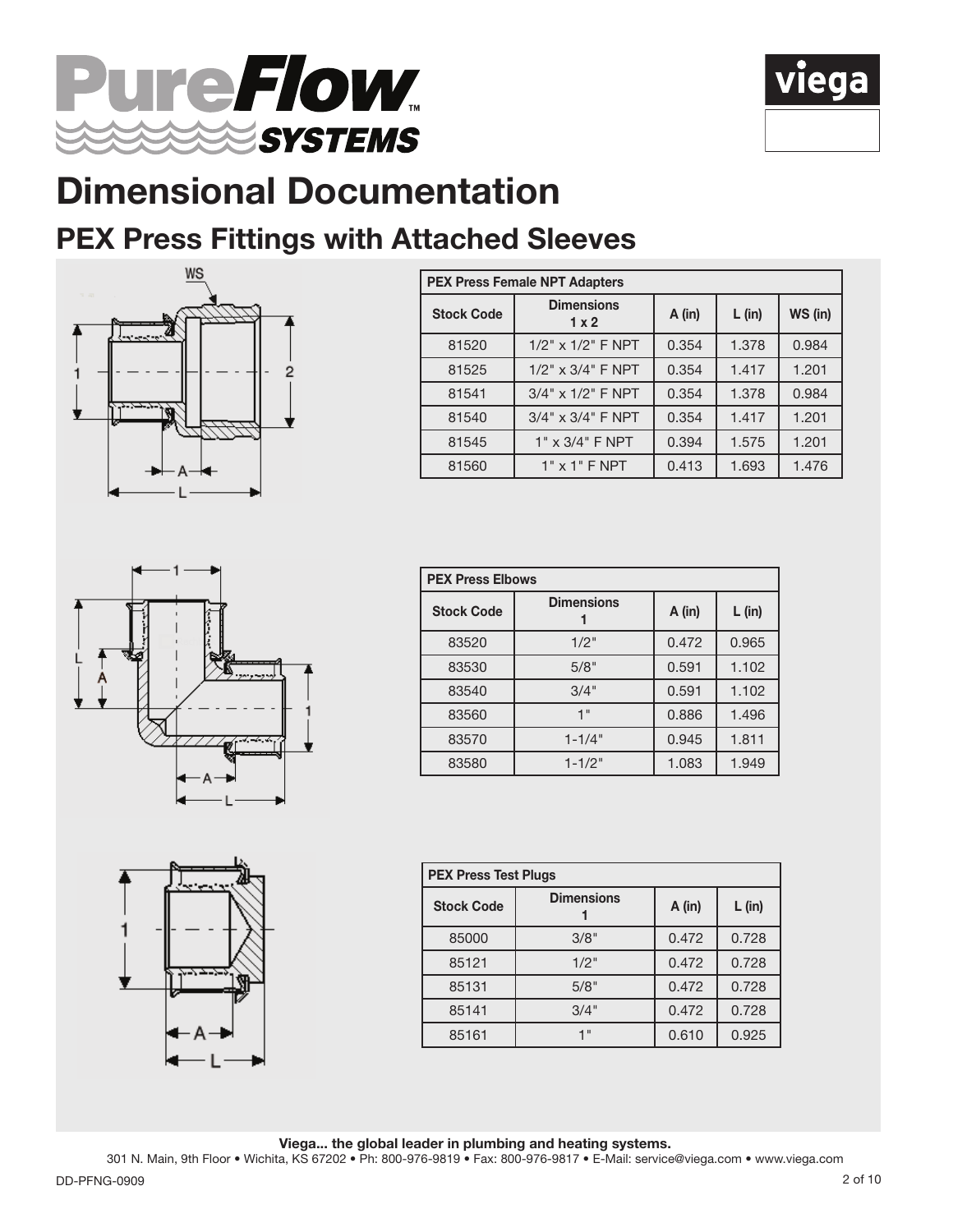



#### PEX Press Fittings with Attached Sleeves



| <b>PEX Press Tees / Reducing Tees</b> |                                     |         |         |         |           |           |           |
|---------------------------------------|-------------------------------------|---------|---------|---------|-----------|-----------|-----------|
| <b>Stock Code</b>                     | <b>Dimensions</b><br>1x2x3          | A1 (in) | A2 (in) | A3 (in) | $L1$ (in) | $L2$ (in) | $L3$ (in) |
| 84020                                 | 1/2"                                | 0.472   | 0.472   | 0.472   | 0.965     | 0.965     | 0.965     |
| 84021                                 | $1/2$ " x $3/8$ " x $3/8$ "         | 0.472   | 0.472   | 0.472   | 0.965     | 0.965     | 0.965     |
| 84022                                 | $1/2$ " x $1/2$ " x $3/4$ "         | 0.591   | 0.591   | 0.591   | 1.083     | 1.083     | 1.083     |
| 84030                                 | 5/8"                                | 0.591   | 0.591   | 0.591   | 1.083     | 1.083     | 1.083     |
| 84040                                 | 3/4"                                | 0.591   | 0.591   | 0.591   | 1.083     | 1.083     | 1.083     |
| 84032                                 | $3/4$ " x $1/2$ " x $1/2$ "         | 0.591   | 0.591   | 0.591   | 1.083     | 1.083     | 1.083     |
| 84034                                 | 3/4" x 1/2" x 3/4"                  | 0.591   | 0.591   | 0.591   | 1.083     | 1.083     | 1.083     |
| 84036                                 | $3/4$ " x $3/4$ " x $1/2$ "         | 0.591   | 0.591   | 0.591   | 1.083     | 1.083     | 1.083     |
| 84060                                 | 1"                                  | 0.886   | 0.886   | 0.886   | 1.496     | 1.496     | 1.496     |
| 84037                                 | $1" \times 1/2" \times 1/2"$        | 0.591   | 0.591   | 0.787   | 1.201     | 1.083     | 1.280     |
| 84039                                 | $1" \times 1/2" \times 1"$          | 0.768   | 0.748   | 0.768   | 1.378     | 1.240     | 1.378     |
| 84038                                 | $1" \times 3/4" \times 1/2"$        | 0.591   | 0.591   | 0.787   | 1.201     | 1.083     | 1.280     |
| 84052                                 | $1" \times 3/4" \times 3/4"$        | 0.807   | 0.768   | 0.846   | 1.398     | 1.260     | 1.339     |
| 84053                                 | $1" \times 3/4" \times 1"$          | 0.748   | 0.689   | 0.748   | 1.378     | 1.201     | 1.378     |
| 84050                                 | $1" \times 1" \times 1/2"$          | 0.689   | 0.689   | 0.846   | 1.280     | 1.299     | 1.339     |
| 84056                                 | $1" \times 1" \times 3/4"$          | 0.807   | 0.807   | 0.846   | 1.417     | 1.417     | 1.339     |
| 84070                                 | $1 - 1/4"$                          | 0.945   | 0.945   | 0.945   | 1.811     | 1.811     | 1.811     |
| 84071                                 | $1 - 1/4$ " x $1$ " x $3/4$ "       | 0.728   | 0.748   | 0.906   | 1.594     | 1.358     | 1.398     |
| 84073                                 | $1 - 1/4$ " x $1$ " x $1$ "         | 0.807   | 0.827   | 0.945   | 1.673     | 1.437     | 1.555     |
| 84072                                 | $1-1/4$ " x $1-1/4$ " x $3/4$ "     | 0.728   | 0.728   | 0.886   | 1.594     | 1.594     | 1.398     |
| 84074                                 | $1 - 1/4$ " x $1 - 1/4$ " x $1$ "   | 0.807   | 0.807   | 0.945   | 1.673     | 1.673     | 1.555     |
| 84080                                 | $1 - 1/2$ "                         | 1.299   | 1.299   | 1.299   | 2.165     | 2.165     | 2.165     |
| 84081                                 | $1 - 1/2$ " x $1$ " x $3/4$ "       | 0.728   | 0.669   | 0.984   | 1.594     | 1.280     | 1.476     |
| 84082                                 | $1 - 1/2$ " x $1$ " x $1$ "         | 0.846   | 0.866   | 1.024   | 1.713     | 1.476     | 1.634     |
| 84083                                 | $1 - 1/2$ " x $1 - 1/2$ " x $3/4$ " | 0.728   | 0.728   | 0.984   | 1.594     | 1.594     | 1.476     |
| 84084                                 | $1 - 1/2$ " x $1 - 1/2$ " x $1$ "   | 0.846   | 0.846   | 1.024   | 1.713     | 1.713     | 1.634     |
| 84085                                 | 1-1/2" x 1-1/2" x 1-1/4"            | 0.965   | 0.965   | 1.063   | 1.831     | 1.831     | 1.929     |

Viega... the global leader in plumbing and heating systems.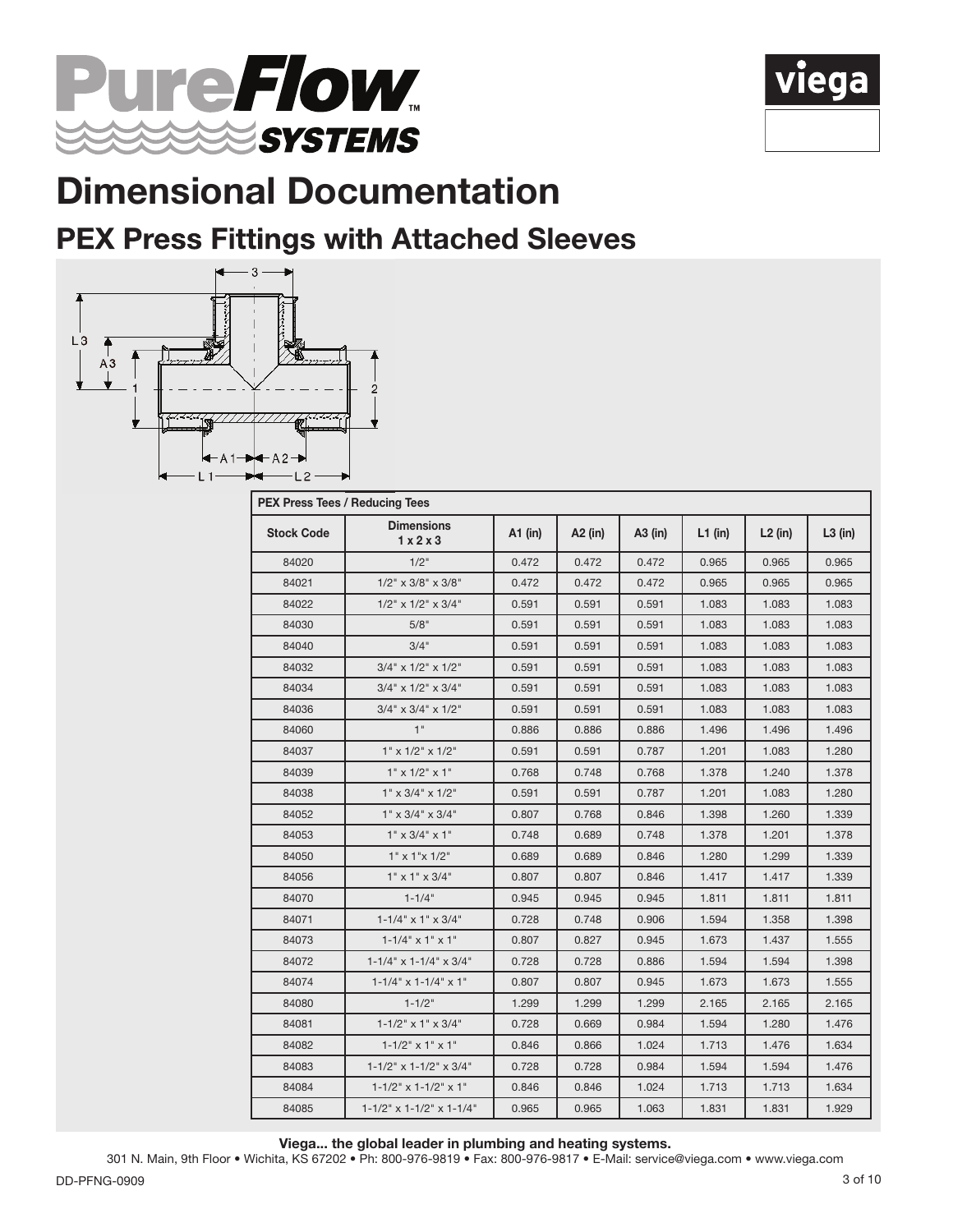



### PEX Press Fittings with Attached Sleeves



|                   | <b>PEX Press Copper Fitting Adapters</b> |        |          |  |  |  |
|-------------------|------------------------------------------|--------|----------|--|--|--|
| <b>Stock Code</b> | <b>Dimensions</b><br>1x2                 | A (in) | $L$ (in) |  |  |  |
| 87520             | $1/2$ " x $1/2$ "                        | 1.083  | 1.575    |  |  |  |
| 87525             | $1/2$ " x $3/4$ "                        | 1.260  | 1.752    |  |  |  |
| 87530             | $5/8" \times 1/2"$                       | 1.083  | 1.575    |  |  |  |
| 87531             | $5/8" \times 3/4"$                       | 1.260  | 1.752    |  |  |  |
| 87535             | $3/4$ " x $1/2$ "                        | 1.102  | 1.594    |  |  |  |
| 87540             | $3/4" \times 3/4"$                       | 1.260  | 1.752    |  |  |  |
| 87545             | $3/4$ " x 1"                             | 1.260  | 1.752    |  |  |  |
| 87560             | $1" \times 1"$                           | 1.299  | 1.909    |  |  |  |
| 57570             | $1 - 1/4$ " x $1 - 1/4$ "                | 1.634  | 2.520    |  |  |  |
| 57580             | $1 - 1/2$ " x $1 - 1/2$ "                | 2.008  | 2.874    |  |  |  |



| <b>PEX Press Copper Tubing Adapters</b> |                           |        |          |  |  |  |
|-----------------------------------------|---------------------------|--------|----------|--|--|--|
| <b>Stock Code</b>                       | <b>Dimensions</b><br>1x2  | A (in) | $L$ (in) |  |  |  |
| 82006                                   | $3/8" \times 1/2"$        | 0.276  | 1.280    |  |  |  |
| 82021                                   | $1/2$ " x $1/2$ "         | 0.236  | 1.240    |  |  |  |
| 82026                                   | $1/2$ " x $3/4$ "         | 0.276  | 1.516    |  |  |  |
| 82027                                   | $5/8" \times 1/2"$        | 0.256  | 1.240    |  |  |  |
| 82031                                   | $5/8" \times 3/4"$        | 0.276  | 1.516    |  |  |  |
| 82036                                   | $3/4$ " x $1/2$ "         | 0.197  | 1.181    |  |  |  |
| 82041                                   | $3/4$ " x $3/4$ "         | 0.276  | 1.516    |  |  |  |
| 82045                                   | $3/4$ " x 1"              | 0.354  | 1.772    |  |  |  |
| 82060                                   | $1" \times 1"$            | 0.335  | 1.890    |  |  |  |
| 82070                                   | $1 - 1/4$ " x $1 - 1/4$ " | 0.433  | 2.264    |  |  |  |
| 82080                                   | $1 - 1/2$ " x $1 - 1/2$ " | 0.453  | 2.441    |  |  |  |

Viega... the global leader in plumbing and heating systems.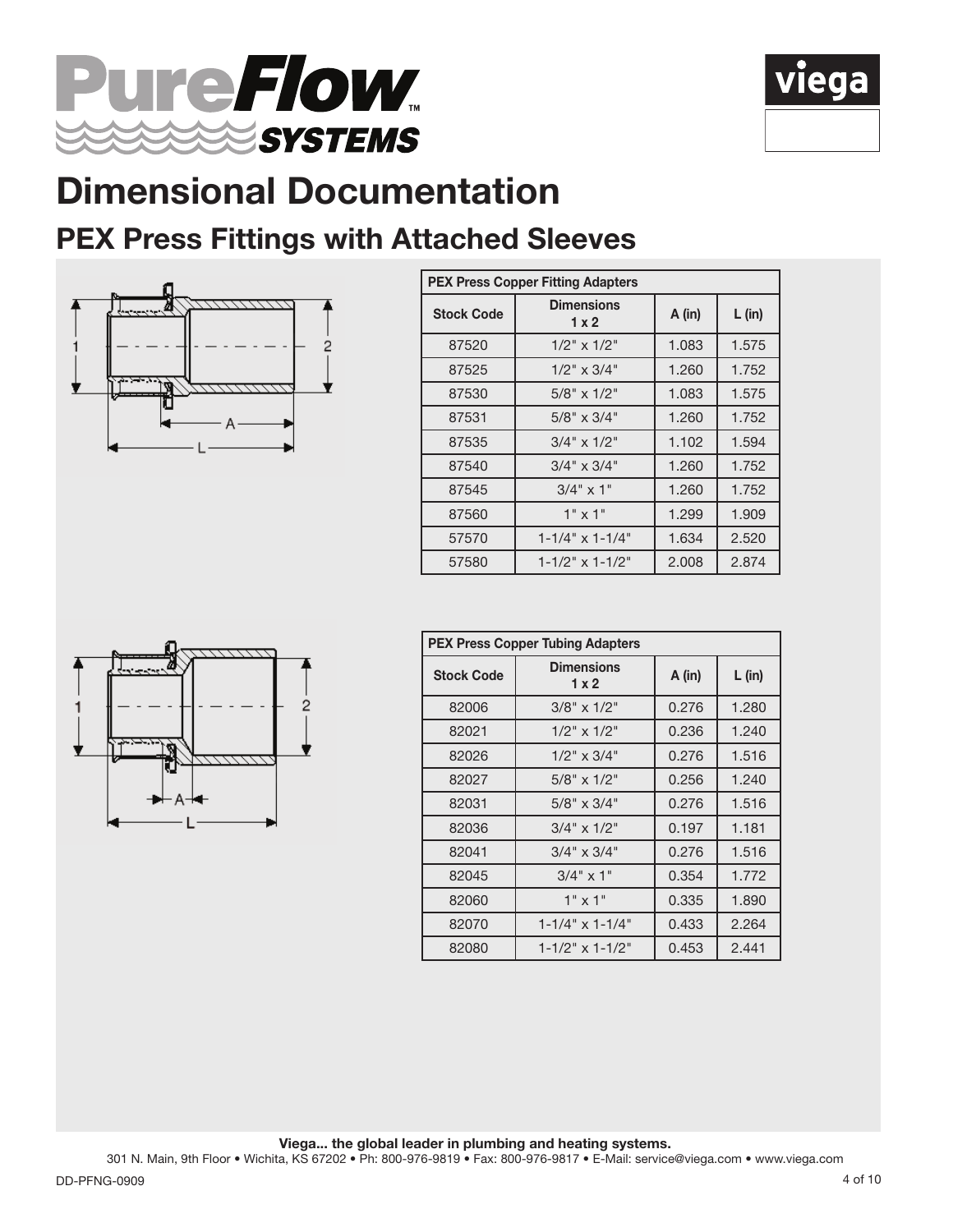



### PEX Press Fittings with Attached Sleeves



| <b>PEX Press ProPress Adapters</b> |                           |        |          |  |  |
|------------------------------------|---------------------------|--------|----------|--|--|
| <b>Stock Code</b>                  | <b>Dimensions</b><br>1x2  | A (in) | $L$ (in) |  |  |
| 69620                              | $1/2$ " x $1/2$ "         | 0.295  | 1.535    |  |  |
| 69626                              | $1/2$ " x $3/4$ "         | 0.433  | 1.831    |  |  |
| 69627                              | $5/8" \times 1/2"$        | 0.256  | 1.496    |  |  |
| 69628                              | $5/8" \times 3/4"$        | 0.413  | 1.811    |  |  |
| 69630                              | $3/4$ " x $1/2$ "         | 0.217  | 1.457    |  |  |
| 69640                              | $3/4" \times 3/4"$        | 0.335  | 1.732    |  |  |
| 69660                              | $1" \times 1"$            | 0.453  | 1.969    |  |  |
| 69670                              | $1 - 1/4$ " x $1 - 1/4$ " | 0.492  | 2.382    |  |  |
| 69680                              | $1 - 1/2$ " x $1 - 1/2$ " | 0.591  | 2.874    |  |  |



| <b>PEX Press PB Adapters</b> |                                   |       |          |
|------------------------------|-----------------------------------|-------|----------|
| <b>Stock Code</b>            | <b>Dimensions</b><br>$1 \times 2$ |       | $L$ (in) |
| 87820                        | $1/2$ " x $1/2$ "                 | 0.276 | 1.378    |
| 87840                        | $3/4$ " x $3/4$ "                 | 0.276 | 1.378    |



| <b>PEX Press Male NPT Elbows</b> |                                   |          |           |           |  |
|----------------------------------|-----------------------------------|----------|-----------|-----------|--|
| <b>Stock Code</b>                | <b>Dimensions</b><br>$1 \times 2$ | $A$ (in) | $L1$ (in) | $L2$ (in) |  |
| 82520                            | $1/2$ " x $1/2$ " M NPT           | 0.630    | 1.142     | 1.181     |  |
| 82525                            | $1/2$ " x $3/4$ " M NPT           | 0.748    | 1.220     | 1.260     |  |
| 82540                            | $3/4$ " x $3/4$ " M NPT           | 0.748    | 1.240     | 1.260     |  |
| 82545                            | $3/4$ " x 1" M NPT                | 0.984    | 1.476     | 1.811     |  |
| 82565                            | $3/4$ " x 1-1/4" M NPT            | 1.319    | 1.811     | 1.673     |  |
| 82560                            | $1"$ x $1"$ M NPT                 | 0.984    | 1.594     | 1.811     |  |
| 82570                            | $1"$ x 1-1/4" M NPT               | 1.319    | 1.929     | 1.673     |  |
| 82575                            | 1-1/4" x 1-1/4" M NPT             | 1.319    | 2.185     | 1.673     |  |

Viega... the global leader in plumbing and heating systems.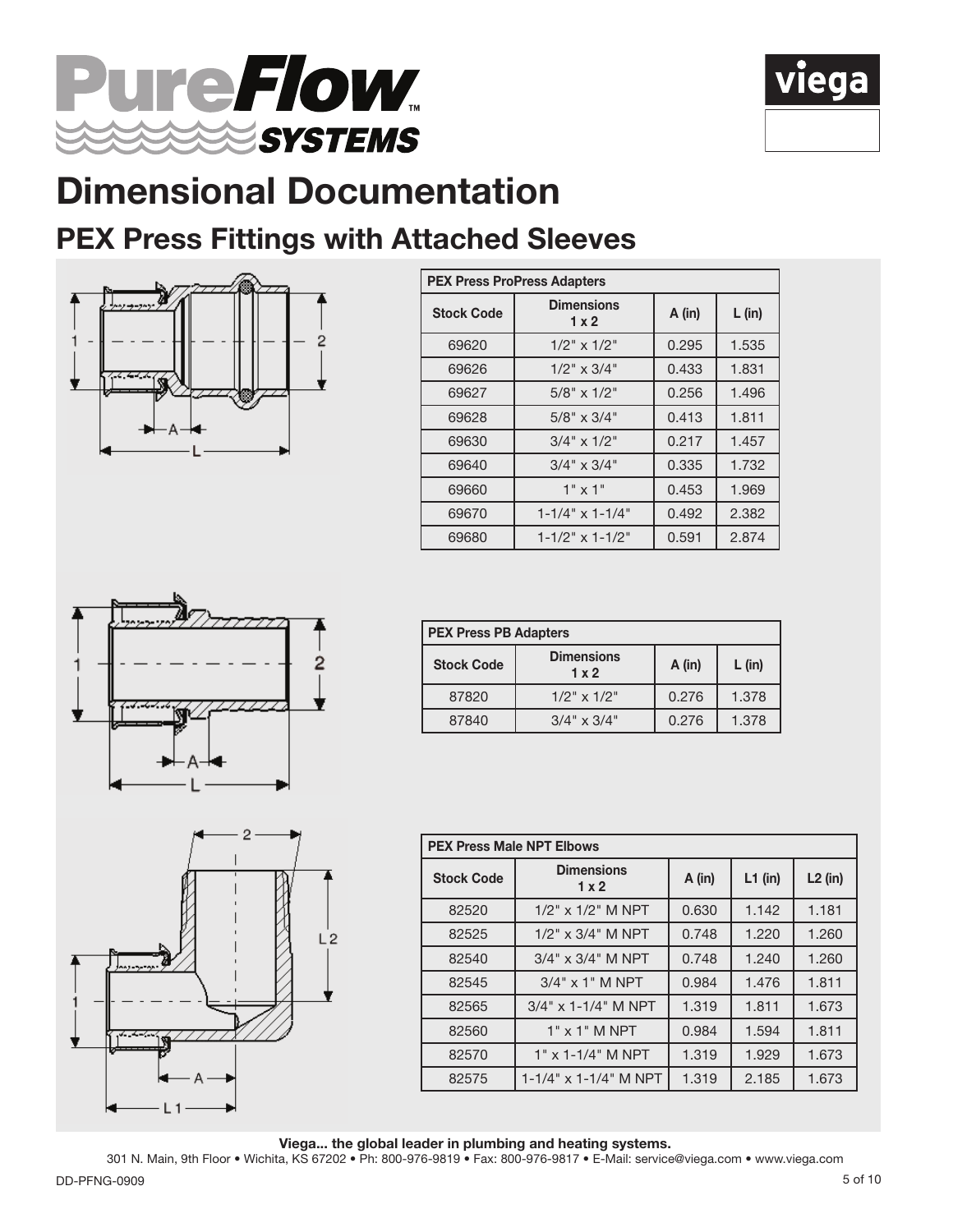



### PEX Press Fittings with Attached Sleeves



| <b>PEX Press Copper Tubing Elbows</b> |                                   |           |         |           |           |  |
|---------------------------------------|-----------------------------------|-----------|---------|-----------|-----------|--|
| <b>Stock Code</b>                     | <b>Dimensions</b><br>$1 \times 2$ | $A1$ (in) | A2 (in) | $L1$ (in) | $L2$ (in) |  |
| 89307                                 | $1/2$ " x $1/2$ "                 | 0.709     | 0.413   | 1.201     | 1.240     |  |
| 89308                                 | $1/2$ " x $3/4$ "                 | 0.689     | 0.472   | 1.181     | 1.220     |  |
| 89313                                 | $5/8" \times 1/2"$                | 0.689     | 0.728   | 1.181     | 1.240     |  |
| 89312                                 | $5/8" \times 3/4"$                | 0.689     | 0.472   | 1.181     | 1.240     |  |
| 89311                                 | $3/4$ " x $1/2$ "                 | 0.689     | 0.728   | 1.181     | 1.240     |  |
| 89309                                 | $3/4$ " x $3/4$ "                 | 0.689     | 0.472   | 1.181     | 1.220     |  |



| <b>PEX Press Copper Fitting Elbows</b> |                          |         |         |           |           |  |  |  |  |  |
|----------------------------------------|--------------------------|---------|---------|-----------|-----------|--|--|--|--|--|
| <b>Stock Code</b>                      | <b>Dimensions</b><br>1x2 | A1 (in) | A2 (in) | $L1$ (in) | $L2$ (in) |  |  |  |  |  |
| 89310                                  | $1/2$ " x $1/2$ "        | 0.571   | 0.472   | 1.063     | 1.063     |  |  |  |  |  |
| 89307                                  | $1/2$ " x $3/4$ "        | 0.709   | 0.413   | 1.201     | 1.240     |  |  |  |  |  |
| 89313                                  | $5/8" \times 3/4"$       | 0.689   | 0.413   | 1.181     | 1.240     |  |  |  |  |  |
| 89311                                  | $3/4$ " x $3/4$ "        | 0.689   | 0.413   | 1.181     | 1.240     |  |  |  |  |  |

Viega... the global leader in plumbing and heating systems.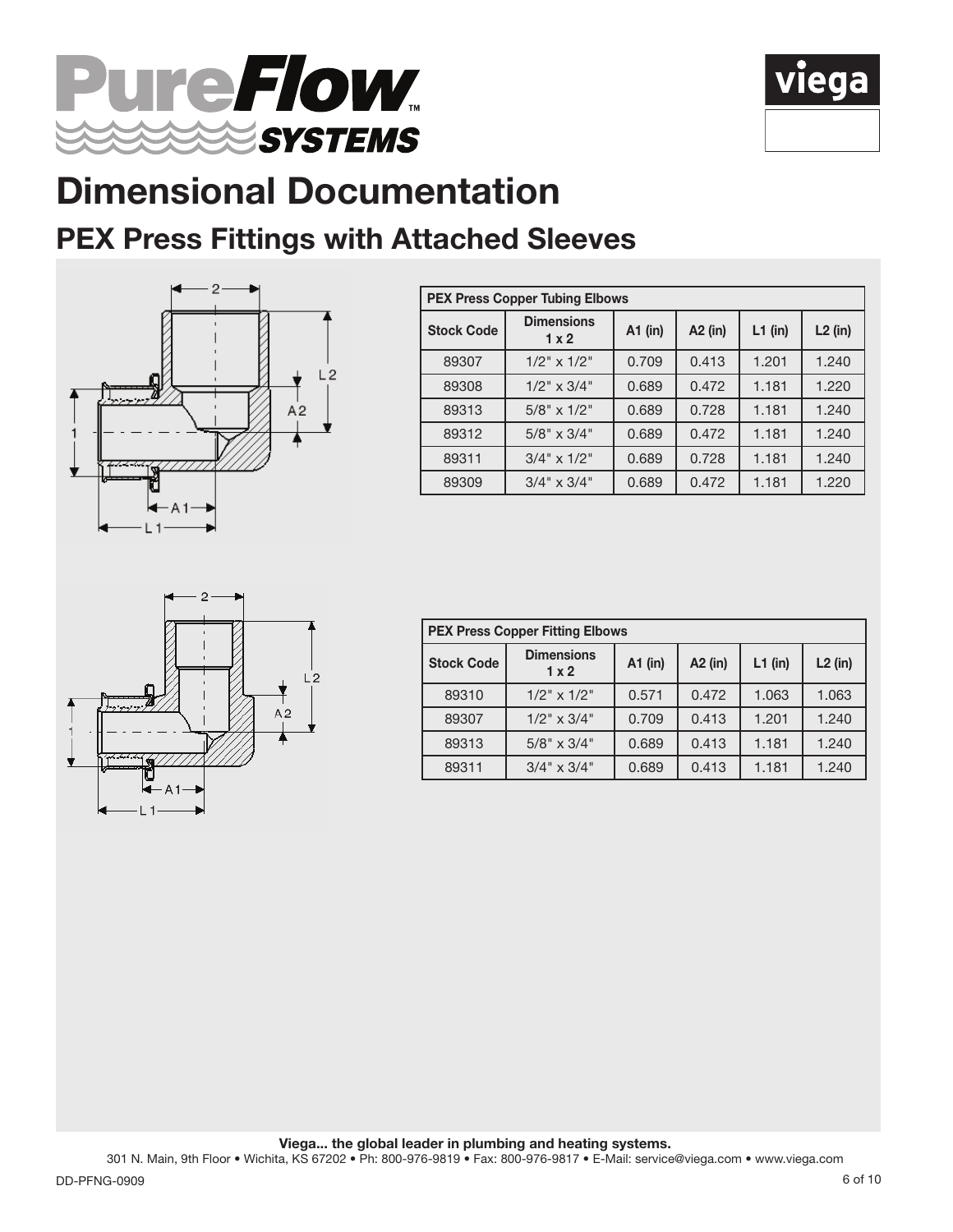



#### PEX Press Fittings with Attached Sleeves





|                   | <b>PEX Press Drop Ear Elbows</b>  |         |         |           |           |           |           |           |           |        |  |  |
|-------------------|-----------------------------------|---------|---------|-----------|-----------|-----------|-----------|-----------|-----------|--------|--|--|
| <b>Stock Code</b> | <b>Dimensions</b><br>$1 \times 2$ | A1 (in) | A2 (in) | $L1$ (in) | $L2$ (in) | $L3$ (in) | $L4$ (in) | $L5$ (in) | $L6$ (in) | D (in) |  |  |
| 84505             | $3/8" \times 1/2"$ F NPT          | 0.886   | 0.453   | 1.378     | 0.984     | 0.787     | 0.394     | 1.358     | 0.866     | 0.197  |  |  |
| 84520             | $1/2$ " x $1/2$ " F NPT           | 0.886   | 0.453   | 1.378     | 0.984     | 0.787     | 0.394     | 1.358     | 0.866     | 0.197  |  |  |
| 84535             | $3/4$ " x $1/2$ " F NPT           | 0.886   | 0.531   | 1.378     | 1.063     | 0.787     | 0.394     | 1.358     | 0.866     | 0.197  |  |  |
| 84540             | $3/4$ " x $3/4$ " F NPT           | 1.004   | 0.630   | 1.496     | 1.181     | 0.945     | 0.472     | 1.634     | 0.866     | 0.197  |  |  |



| <b>PEX Press Fire Sprinkler Female NPT Adapters</b>                              |                         |       |       |       |  |  |  |  |  |
|----------------------------------------------------------------------------------|-------------------------|-------|-------|-------|--|--|--|--|--|
| <b>Dimensions</b><br><b>Stock Code</b><br>WS (in)<br>$A$ (in)<br>$L$ (in)<br>1x2 |                         |       |       |       |  |  |  |  |  |
| 81541                                                                            | $3/4$ " x $1/2$ " F NPT | 0.354 | 1.378 | 0.984 |  |  |  |  |  |

Viega... the global leader in plumbing and heating systems.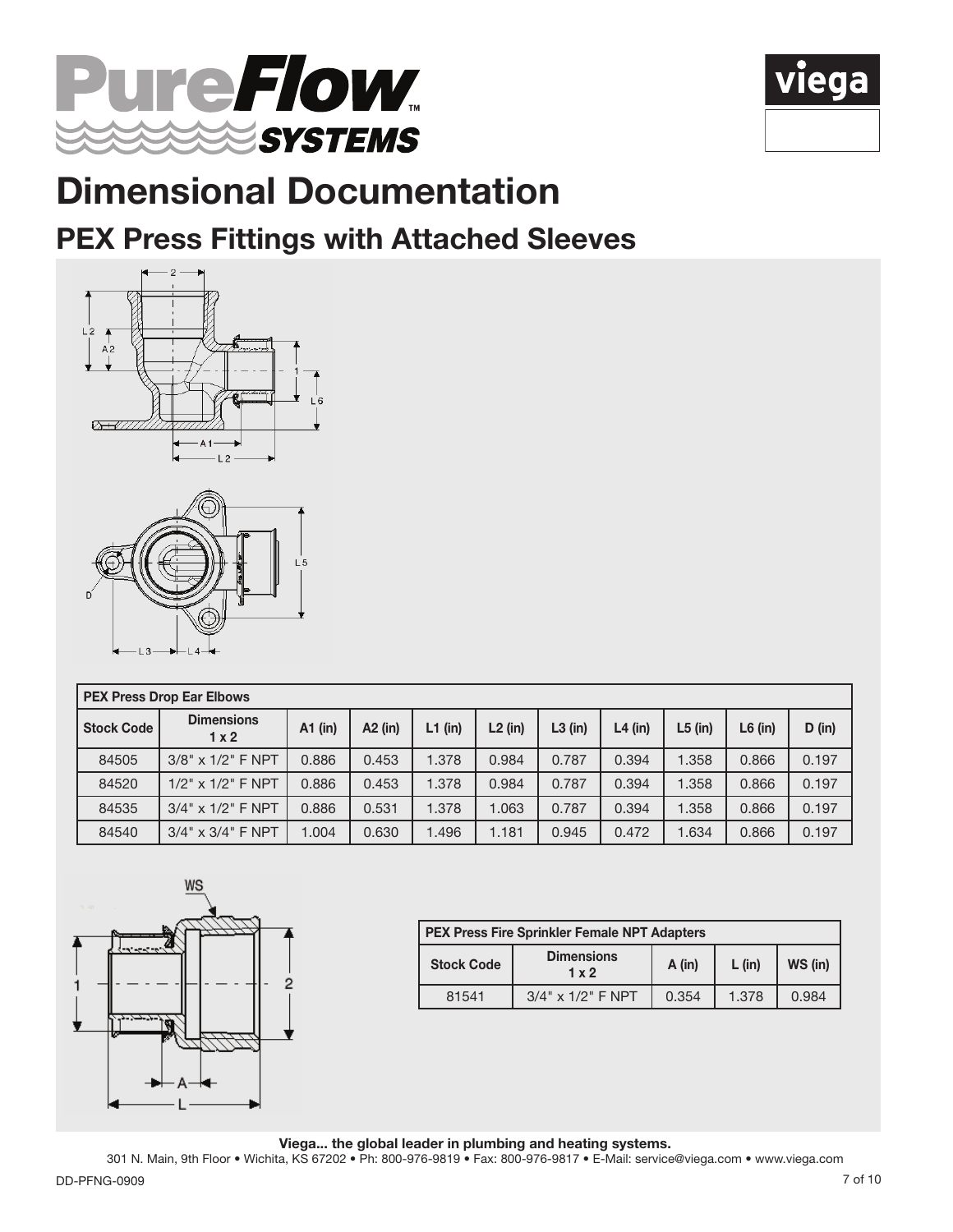



### PEX Press Fittings with Attached Sleeves



| <b>PEX Press Fire Sprinkler Adapter</b>                                                                                                 |                         |       |       |       |       |       |       |       |  |  |  |
|-----------------------------------------------------------------------------------------------------------------------------------------|-------------------------|-------|-------|-------|-------|-------|-------|-------|--|--|--|
| <b>Dimensions</b><br>$L1$ (in)<br><b>Stock Code</b><br>$A2$ (in)<br>$L2$ (in)<br>$L3$ (in)<br>$A1$ (in)<br>$L4$ (in)<br>D (in)<br>1 x 2 |                         |       |       |       |       |       |       |       |  |  |  |
| 84632                                                                                                                                   | $3/4$ " x $1/2$ " F NPT | 0.571 | 0.689 | 1.063 | 1.220 | 1.280 | 1.575 | 0.197 |  |  |  |



|                      | <b>PEX Press Fire Sprinkler Horizontal Tees</b> |         |         |           |           |           |           |           |           |        |  |  |
|----------------------|-------------------------------------------------|---------|---------|-----------|-----------|-----------|-----------|-----------|-----------|--------|--|--|
| <b>Stock</b><br>Code | <b>Dimensions</b><br>$1 \times 2$               | A1 (in) | A2 (in) | $L1$ (in) | $L2$ (in) | $L3$ (in) | $L4$ (in) | $L5$ (in) | $L6$ (in) | D (in) |  |  |
| 84636                | $3/4$ " x $3/4$ " x $1/2$ " F NPT               | 0.807   | 0.807   | 0.768     | 1.299     | 1.299     | .299      | 0.866     | .575      | 0.197  |  |  |
| 84638                | $1" \times 3/4" \times 1/2"$ F NPT              | 0.787   | 1.063   | 0.906     | 1.280     | 1.673     | .457      | 0.866     | .575      | 0.197  |  |  |
| 84639                | $1"$ x $1"$ x $1/2"$ F NPT                      | 1.063   | 1.063   | 0.906     | 1.673     | 1.673     | .437      | 0.866     | .575      | 0.197  |  |  |

Viega... the global leader in plumbing and heating systems.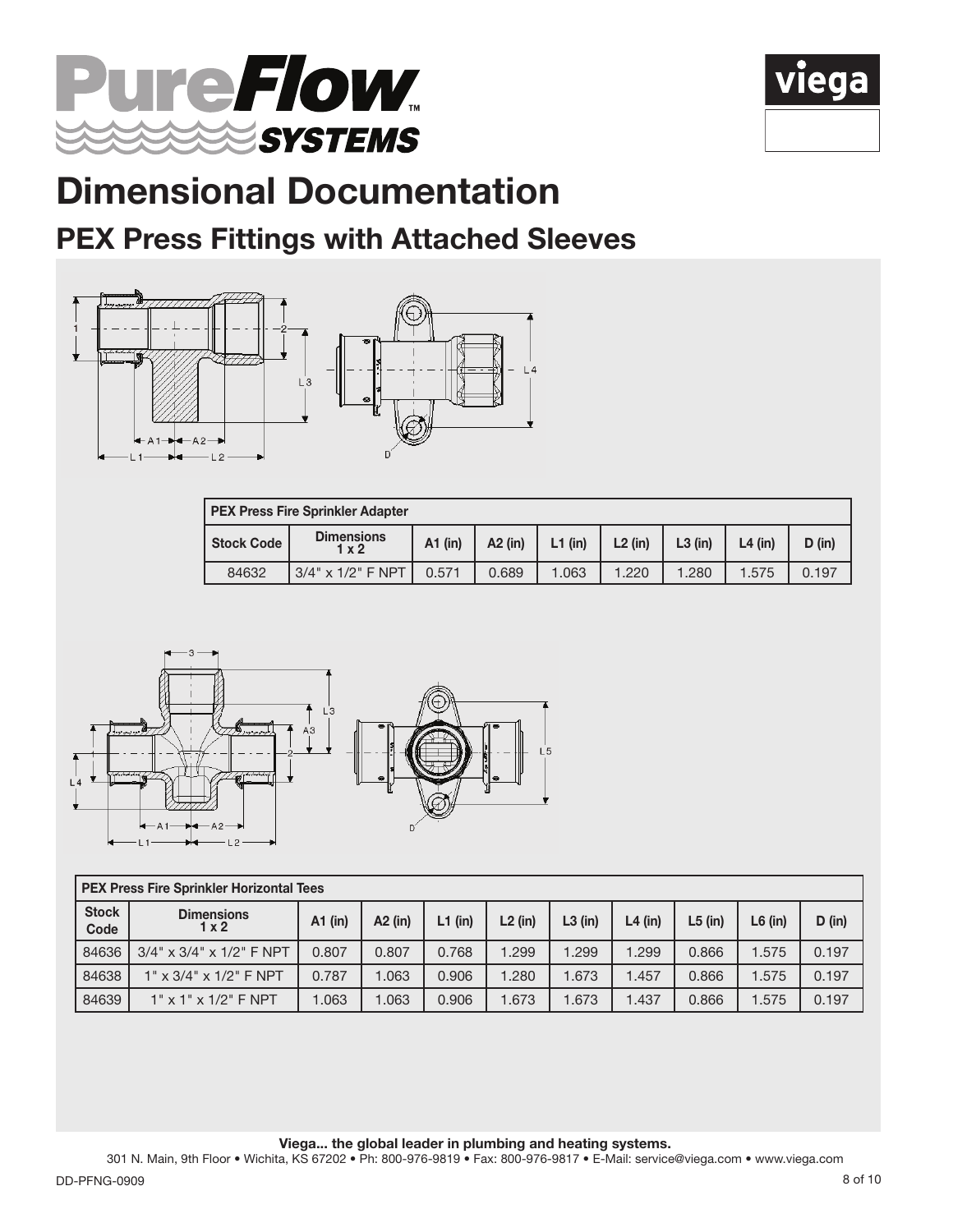



### PEX Press Fittings with Attached Sleeves





|                   | <b>PEX Press Fire Sprinkler Vertical Tees</b> |       |         |         |           |           |           |  |  |  |  |  |
|-------------------|-----------------------------------------------|-------|---------|---------|-----------|-----------|-----------|--|--|--|--|--|
| <b>Stock Code</b> | <b>Dimensions</b><br>1x2                      |       | A2 (in) | A3 (in) | $L1$ (in) | $L2$ (in) | $L3$ (in) |  |  |  |  |  |
| 84736             | $3/4$ " x $3/4$ " x $1/2$ " F NPT             | 0.965 | 0.965   | 1.024   | 1.457     | 1.457     | 1.555     |  |  |  |  |  |
| 84738             | $1" \times 3/4" \times 1/2"$ F NPT            | 1.142 | 1.024   | 1.083   | 1.634     | 1.634     | 1.614     |  |  |  |  |  |
| 84739             | $1"$ x $1"$ x $1/2"$ F NPT                    | 1.024 | 1.024   | 1.083   | 1.634     | 1.634     | 1.614     |  |  |  |  |  |



| $L4$ (in) | $L5$ (in) | $L6$ (in) | $L7$ (in) | D (in) |
|-----------|-----------|-----------|-----------|--------|
| 0.630     | 0.610     | 1.417     | 1.299     | 0.197  |
| 0.748     | 0.689     | 1.654     | 1.417     | 0.197  |
| 0.748     | 0.689     | 1.654     | 1.417     | 0.197  |

| <b>Stock Code</b> | <b>Dimensions</b><br>1x2          | $A1$ (in) | $A2$ (in) | $L1$ (in) | $L2$ (in) | $L3$ (in) | $L4$ (in) |
|-------------------|-----------------------------------|-----------|-----------|-----------|-----------|-----------|-----------|
| 84646             | $3/4$ " x $3/4$ " x $1/2$ " F NPT | 1.496     | 1.142     | 0.886     | 0.787     |           |           |
|                   |                                   |           |           | $L5$ (in) | $L6$ (in) | $L7$ (in) | D (in)    |
|                   |                                   |           |           | 0.748     | 0.138     | 0.276     | 0.197     |

Viega... the global leader in plumbing and heating systems.